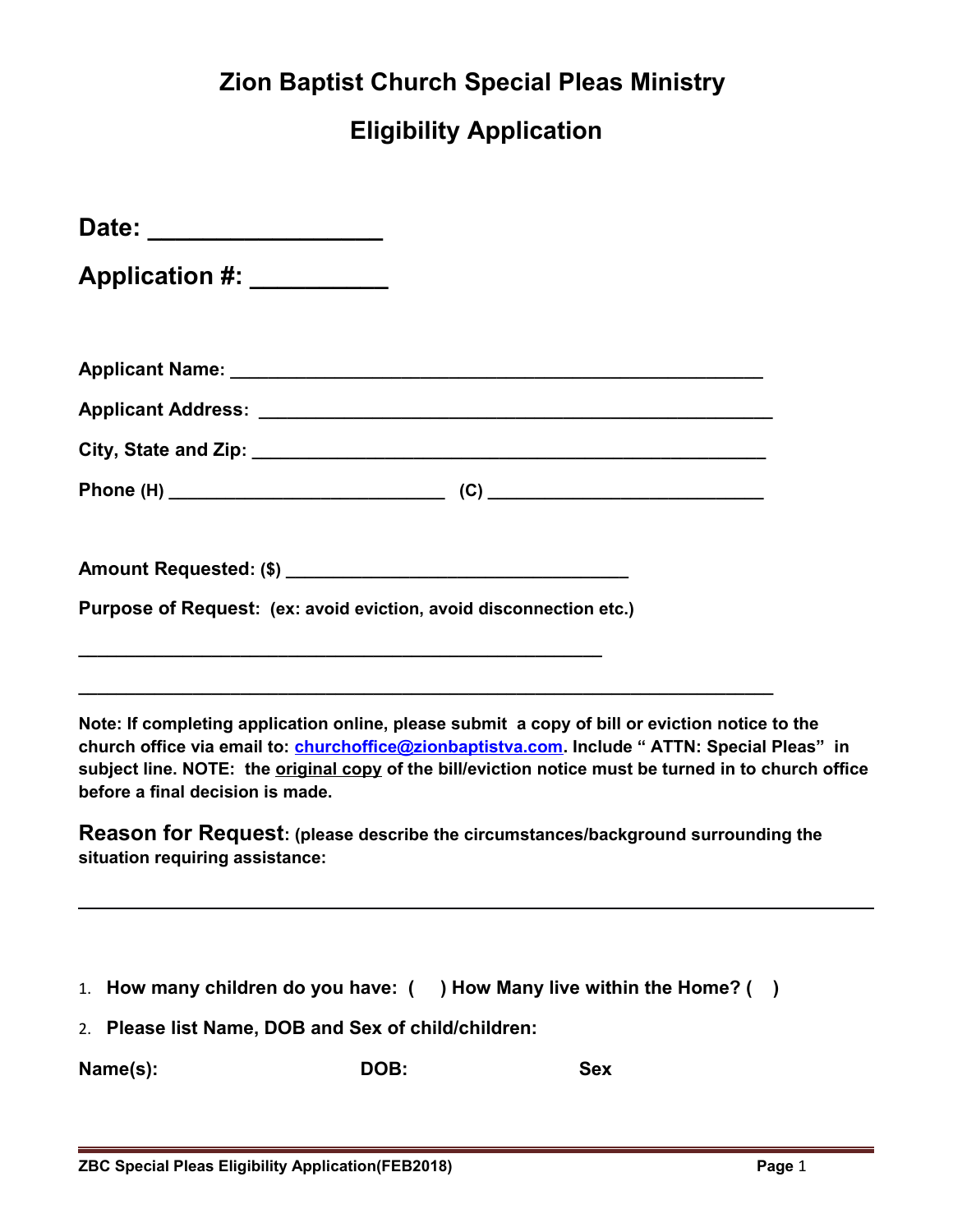| 3. Do any of the children with you receive SSI benefits? (y/N)____ Amt: \$_____                                                                 |
|-------------------------------------------------------------------------------------------------------------------------------------------------|
| 4. Do you receive Child Support Payments? (Yes/No) ________ Amt:\$________                                                                      |
| 5. Has child support been ordered by the Court? (yes/no) ____________                                                                           |
| 6. What is your total Monthly Income? \$                                                                                                        |
| 7. Do you receive Food Stamps? (Y/N) __________ Amount: \$________________                                                                      |
| 8. How do you plan to pay the bill for the following month?<br>,我们也不会有什么。""我们的人,我们也不会有什么?""我们的人,我们也不会有什么?""我们的人,我们也不会有什么?""我们的人,我们也不会有什么?""我们的人 |
| 9. What other Agencies have you petitioned for help?                                                                                            |
| 10. Do we have your permission to contact other resources regarding the services                                                                |
| 11. Have you received assistance from ZBC before? (y/n) ______ When? _________                                                                  |
| 12. Are you a member of Zion Baptist Church? (Y/N) ___________                                                                                  |
| <b>APPLICANT SIGNATURE:</b>                                                                                                                     |
| By signing this application I affirm that the information presented on this eligibility application is true and                                 |

By signing this application, I affirm that the information presented on this eligibility application is true and to the best of my knowledge, and that no false information is intently provided.